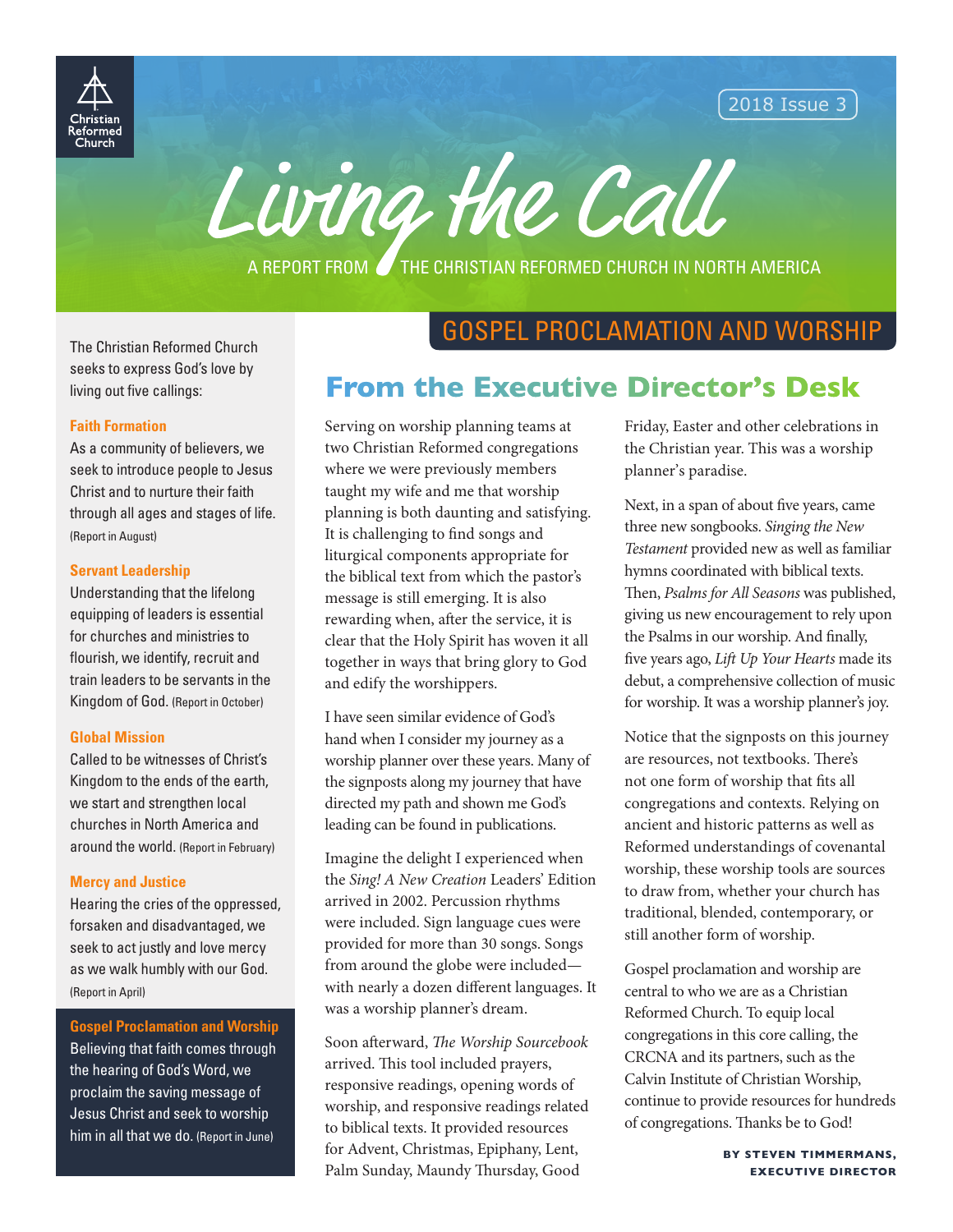# **Worship Ministries**



Worship Ministries had its official beginning in 2016 with this vision: *"that every worshiping community in the Christian Reformed Church in North America experience Spirit-filled gospel proclamation and worship that is directed to God, is biblically based and theologically Reformed, and is characterized by creativity, discernment, spiritual vitality, the faith formation of all worshipers, and a call to serve others."* 

I could write a book unpacking all of that, but here is the challenge: our worshiping communities sound and look very different from each other. To help us, as staff, understand that diversity and minister effectively within it, we pulled together a team of regional representatives that is about as diverse in age, geography, worship style, context, and ethnicity as is possible with a small group.

While we can easily identify the differences in our worship, we believe that this vision is the basis for our unity, the foundation on which our worship is built.

But how do we work toward realizing that vision? We believe it boils down to making sure that every worship leader in our church (which includes, planners, pastors, musicians, artists, and technicians to start) has a supportive network of colleagues, and is equipped for their calling.

More specifically, we look for opportunities for worship leaders to gather for mutual encouragement in person and online. We offer Peer Learning Groups, free webinars that are recorded and available 24/7, and we publish the quarterly resource *Reformed Worship*. New initiatives include the support of an affordable, fully online, Certificate of Worship Leadership.

Worship in the CRC has changed significantly in the last generation. Today much of our worship planning and leadership is done by non-ordained staff or volunteers. These man and women have been given the holy and priestly task of leading us in the worship of our Triune God.

They put words on our lips and in our hearts. They are responsible for a song diet that will form our faith and our imaginations. They put together the words spoken and the prayers prayed, which become our spiritual vocabulary and habits. These words teach us how to understand our relationship with God, with others, and the world.

Our worship leaders also organize schedules, plan and lead rehearsals, know how to work with technology, comply with copyright law, navigate the large worship repertoire available, deal with group dynamics and manage conflicts. Theirs is a pastoral and technical task, and yet many have little preparation or support to accomplish it.

It is a privilege as Worship Ministries staff and regional volunteers to support them.

> **REV. JOYCE BORGER DIRECTOR, WORSHIP MINISTRIES**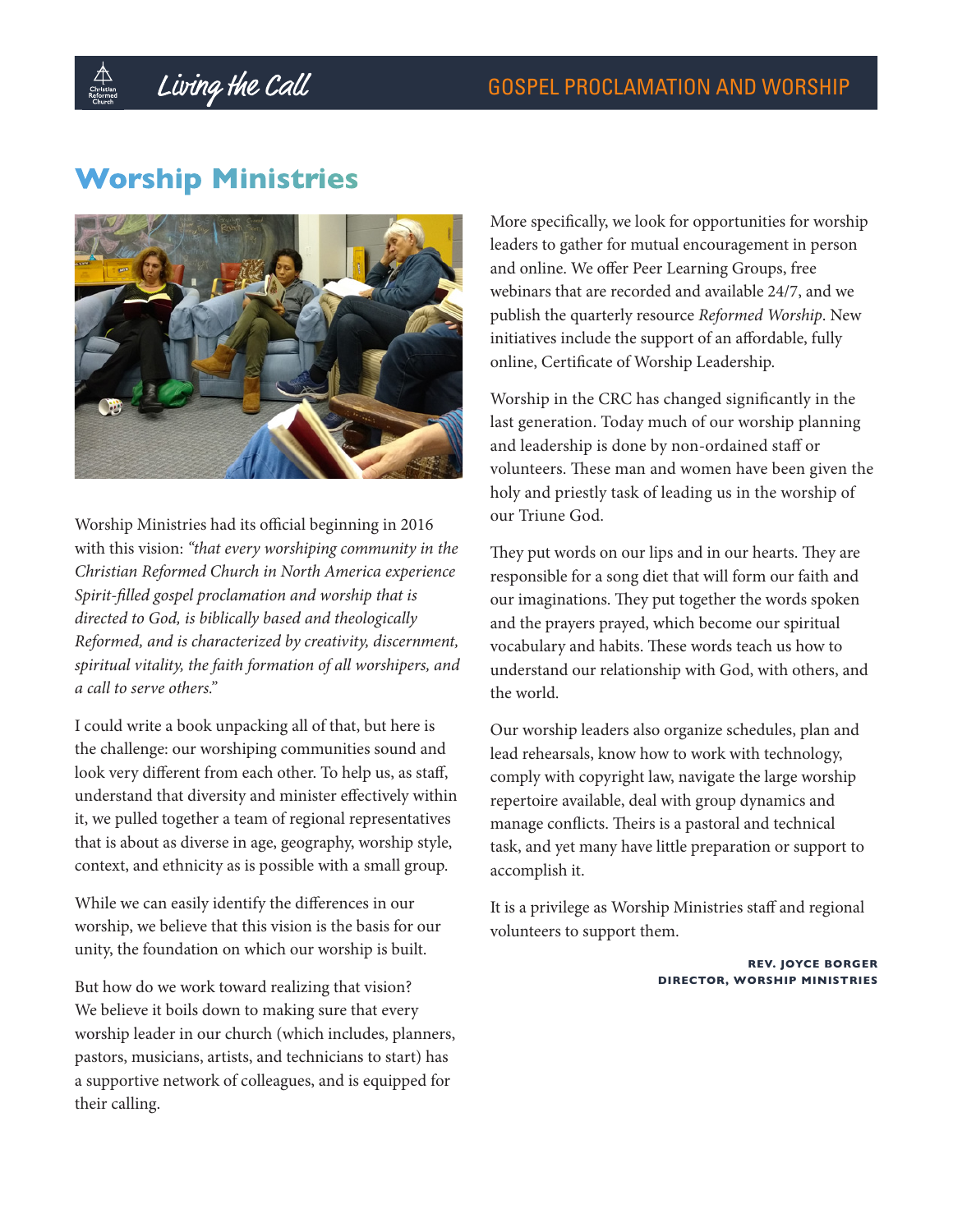# **Calvin Theological Seminary**

Calvin Seminary's mission is to form disciples who will form communities of disciples for Jesus Christ throughout the world.

On May 19, 2018, Calvin Theological Seminary graduated sixty students, who come from twelve different countries, making an impact down the street and across the world.

## **Serving Latino/a Leaders – Two New Online Courses in Spanish**

In the fall, Dr. Avila will teach a completely online course in Spanish on Ephesians, followed by an Old Testament course, also in Spanish, in the spring. Online courses allow persons to live, work and minister where they are, while receiving a Calvin Seminary education through a cohort-based class model. Until now, our online and hybrid courses were only available in English. Institutional support allows us to offer the Spanish language courses at a significant discount. Register for these masters level courses by emailing *ministeriolatino@calvinseminary.edu*.

## **Loving Your Neighbor Conference: Ministry Among Migrants, Immigrants and Refugees**

Two years ago, Calvin Seminary held a "Loving Your Neighbor" conference that was well received by those who attended or later viewed sessions. This summer, July 30-August 1, the conference returns again, with a focus on ministry among migrants, immigrants and refugees. Dr. Paul Lim from Vanderbilt University will be our keynote speaker, and will be joined by other prominent thinkers, including Dr. Matt Kaemingk who will share from his latest book, *Christian Hospitality and Muslim Immigration in an Age of Fear*. To register, visit calvinseminary.edu/neighbor

## **Why Attend a Seminary? Why Attend Calvin Theological Seminary? New Forum Issue!**

What does it mean to be called to ministry? How does a seminary equip people for that calling? How do we connect the church and the classroom together in training leaders of the church? Those questions and



more are the theme of a special edition of the *Forum*, a semi-annual magazine that addresses questions and themes being discussed at the local church by providing theological content and thought surrounding these themes. The spring issue will focus on the theme of "Church Discipline". Browse archived versions of the *Forum* at *calvinseminary.edu*

## **Center for Excellence in Preaching (CEP) – Not Just for Preachers!**

For thirteen years the Center for Excellence in Preaching, directed by Rev. Scott Hoezee, has sponsored seminars and workshops to help preachers and parishioners in their ministry. The CEP website is a wonderful resource to hear good sermons, find insights on Bible passages, and identify good books to read. While geared toward pastors, the site can be beneficial to anyone in the church. The site has had a recent spike in traffic. Through the first 4 months in 2018, we averaged 18,500 different visitors per month, had 125,000 visits overall, and saw over half a million pages of materials downloaded. Why not check it out yourself and see why the CEP website receives, on average, over 1,000 visits every day! *cep.calvinseminary.edu*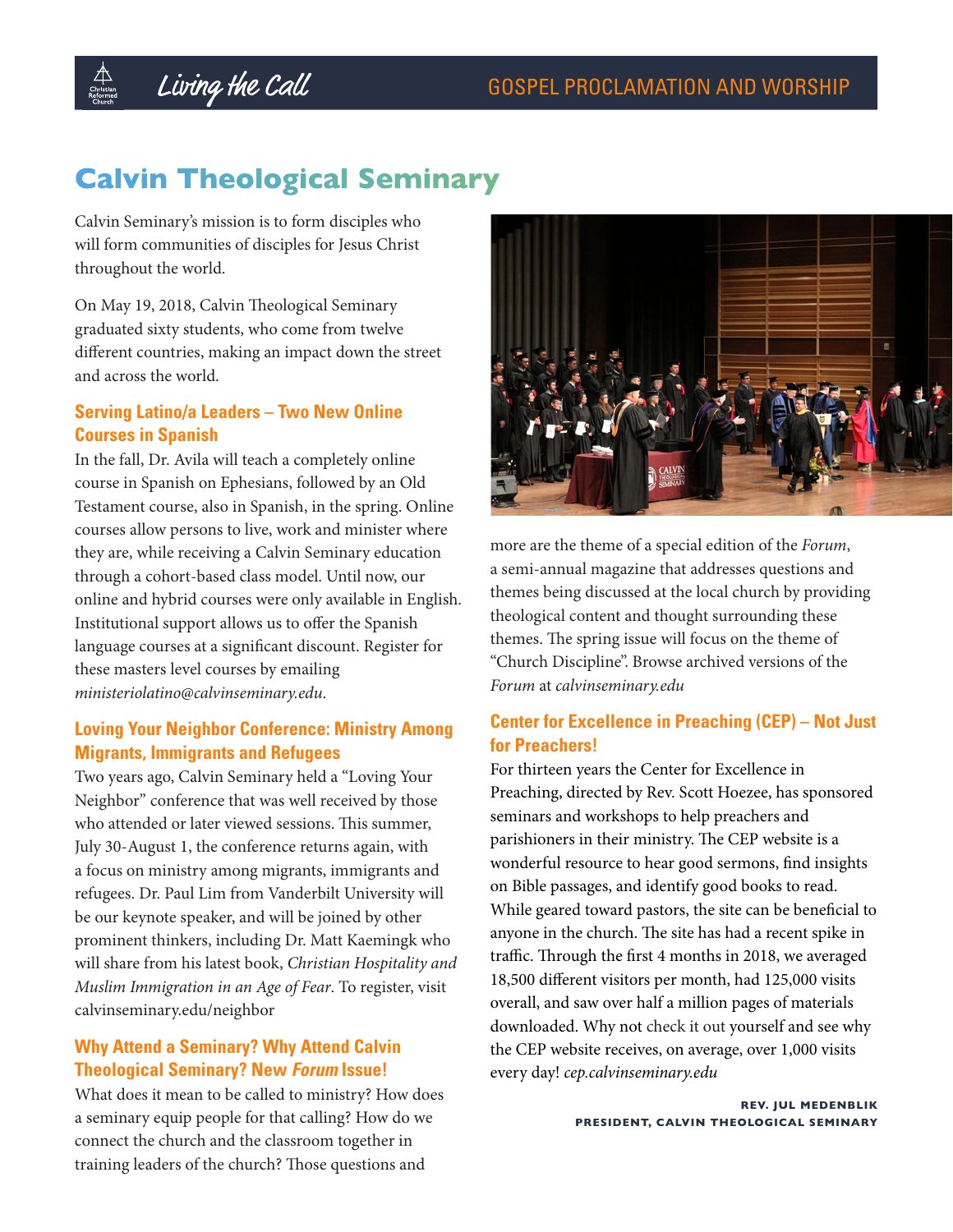## **Calvin Institute of Christian Worship**



The Calvin Institute of Christian Worship (CICW), located at Calvin College and Calvin Theological Seminary in Grand Rapids, Michigan, is an interdisciplinary study and ministry center that promotes the scholarly study of the theology, history, and practice of Christian worship and the renewal of worship in worshiping communities across North America and beyond.

Here are a few of the resources available to you through CICW:

- Purchase a bilingual Spanish/English or Korean/ English children's book on the Lord's Supper.
- Check out the more than 40 free resources (audio and video) from the 2018 Calvin Symposium on Worship, an annual conference hosted by CICW and the Center for Excellence in Preaching.
- Form an exploratory team to see if your church would benefit from applying for a 2019 Vital Worship Grant. Application due January 10, 2019.
- Sign up to receive the monthly web highlighter which links to new and featured resources.

### **Visit** *worship.calvin.edu* **to learn more.**

## **People You Should Know**

**Regional Representatives (Volunteer) for Worship Ministries**

**Region 1 (Canada West):** Rev. Gary Bomhof pastorgarybomhof@gmail.com

**Region 2 (Canada East):** Pastor Eleanor Boersma music@covenant-church.ca

**Region 3 (USA East):** Mrs. Joyce Jackson Msjoyce@netzero.com

**Region 4 (Great Lakes):** vacant

**Region 5 (USA Central):** Rev. Sandra VanOpstal sandrita.vanopstal@gmail.com

**Region 6 (USA West):** Ms. Darlene Silversmith peshlakaidee@live.com

### **Members At-Large Representing Minorities:**

**African American:** Pastor April Jackson veryvocal2k@aol.com

**Korean:** Pastor James Lee pastorjamesjlee@gmail.com

### **Worship Ministries Staff**

**Director:** Rev. Joyce Borger (jborger@crcna.org)

**Program Coordinator:** Diane Dykgraaf (ddykgraaf@crcna.org)

**Administrative Specialist:** Laura Meyering (lmeyering@crcna.org)

## **Calvin Theological Seminary Staff**

**Director of Admissions & Enrollment Management:**  Aaron Einfield (aaron@calvinseminary.edu)

**Director of Dig (summer program for high school students):** Aaron Einfield (aaron@calvinseminary.edu)

**Director of the Center for Excellence in Preaching:**  Scott Hoezee (seh6@calvinseminary.edu)